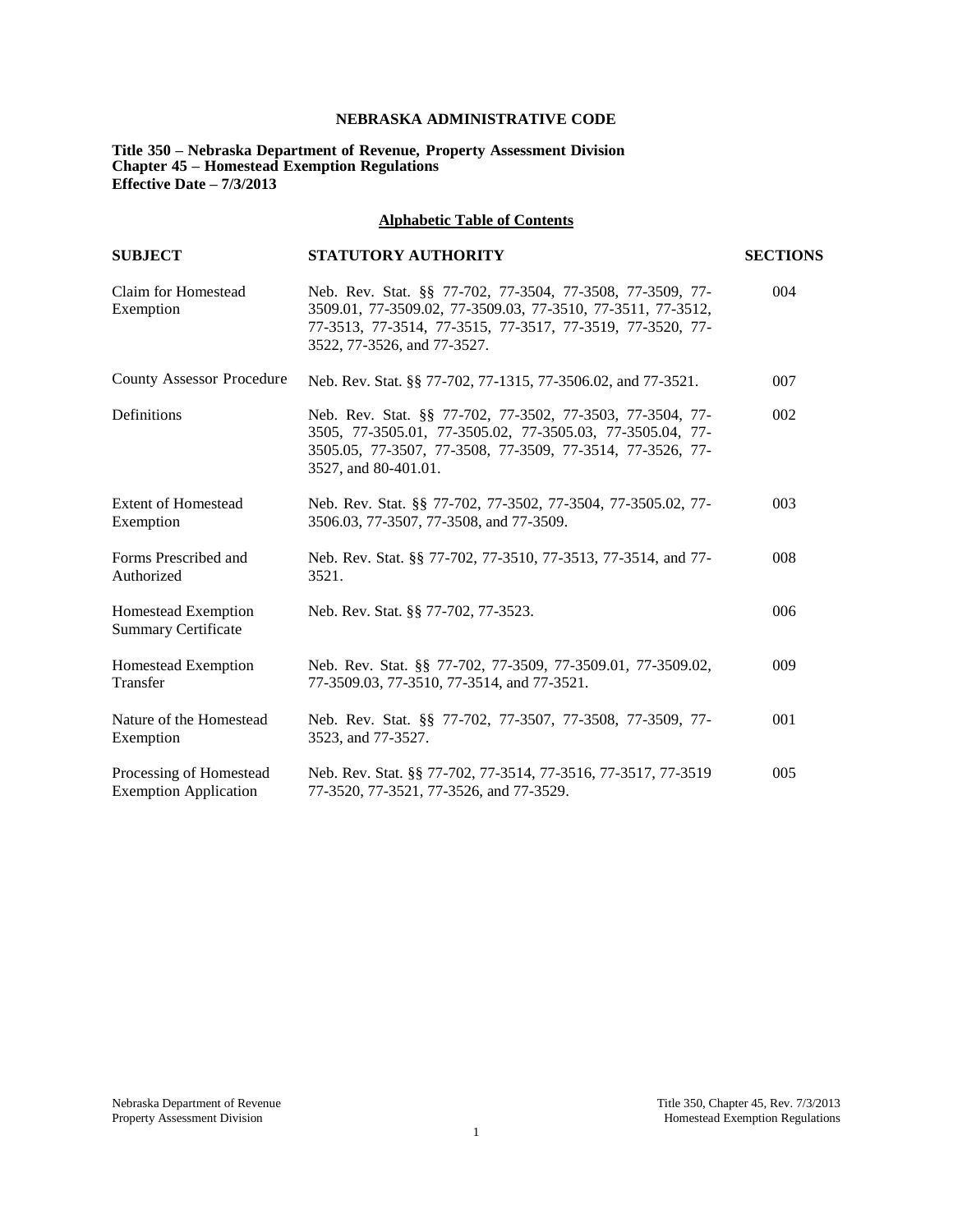# **Numeric Table of Contents**

| <b>SUBJECT</b>                                          | <b>STATUTORY AUTHORITY</b>                                                                                                                                                                                           | <b>SECTIONS</b> |
|---------------------------------------------------------|----------------------------------------------------------------------------------------------------------------------------------------------------------------------------------------------------------------------|-----------------|
| Nature of the Homestead<br>Exemption                    | Neb. Rev. Stat. §§ 77-702, 77-3507, 77-3508, 77-3509, 77-3523,<br>and 77-3527.                                                                                                                                       | 001             |
| Definitions                                             | Neb. Rev. Stat. §§ 77-702, 77-3502, 77-3503, 77-3504, 77-3505,<br>77-3505.01, 77-3505.02, 77-3505.03, 77-3505.04, 77-3505.05,<br>77-3507, 77-3508, 77-3509, 77-3514, 77-3526, 77-3527, and<br>80-401.01.             | 002             |
| <b>Extent of Homestead</b><br>Exemption                 | Neb. Rev. Stat. §§ 77-702, 77-3502, 77-3504, 77-3505.02, 77-<br>3506.03, 77-3507, 77-3508, and 77-3509.                                                                                                              | 003             |
| Claim for Homestead<br>Exemption                        | Neb. Rev. Stat. §§ 77-702, 77-3504, 77-3508, 77-3509, 77-<br>3509.01, 77-3509.02, 77-3509.03, 77-3510, 77-3511, 77-3512,<br>77-3513, 77-3514, 77-3515, 77-3517, 77-3519, 77-3520, 77-<br>3522, 77-3526, and 77-3527. | 004             |
| Processing of Homestead<br><b>Exemption Application</b> | Neb. Rev. Stat. §§ 77-702, 77-3514, 77-3516, 77-3517, 77-3519<br>77-3520, 77-3521, 77-3526, and 77-3529.                                                                                                             | 005             |
| Homestead Exemption<br><b>Summary Certificate</b>       | Neb. Rev. Stat. §§ 77-702, 77-3523.                                                                                                                                                                                  | 006             |
| <b>County Assessor Procedure</b>                        | Neb. Rev. Stat. §§ 77-702, 77-1315, 77-3506.02, and 77-3521.                                                                                                                                                         | 007             |
| Forms Prescribed and<br>Authorized                      | Neb. Rev. Stat. §§ 77-702, 77-3510, 77-3513, 77-3514, and 77-<br>3521.                                                                                                                                               | 008             |
| Homestead Exemption<br>Transfer                         | Neb. Rev. Stat. §§ 77-702, 77-3509, 77-3509.01, 77-3509.02,<br>77-3509.03, 77-3510, 77-3514, and 77-3521.                                                                                                            | 009             |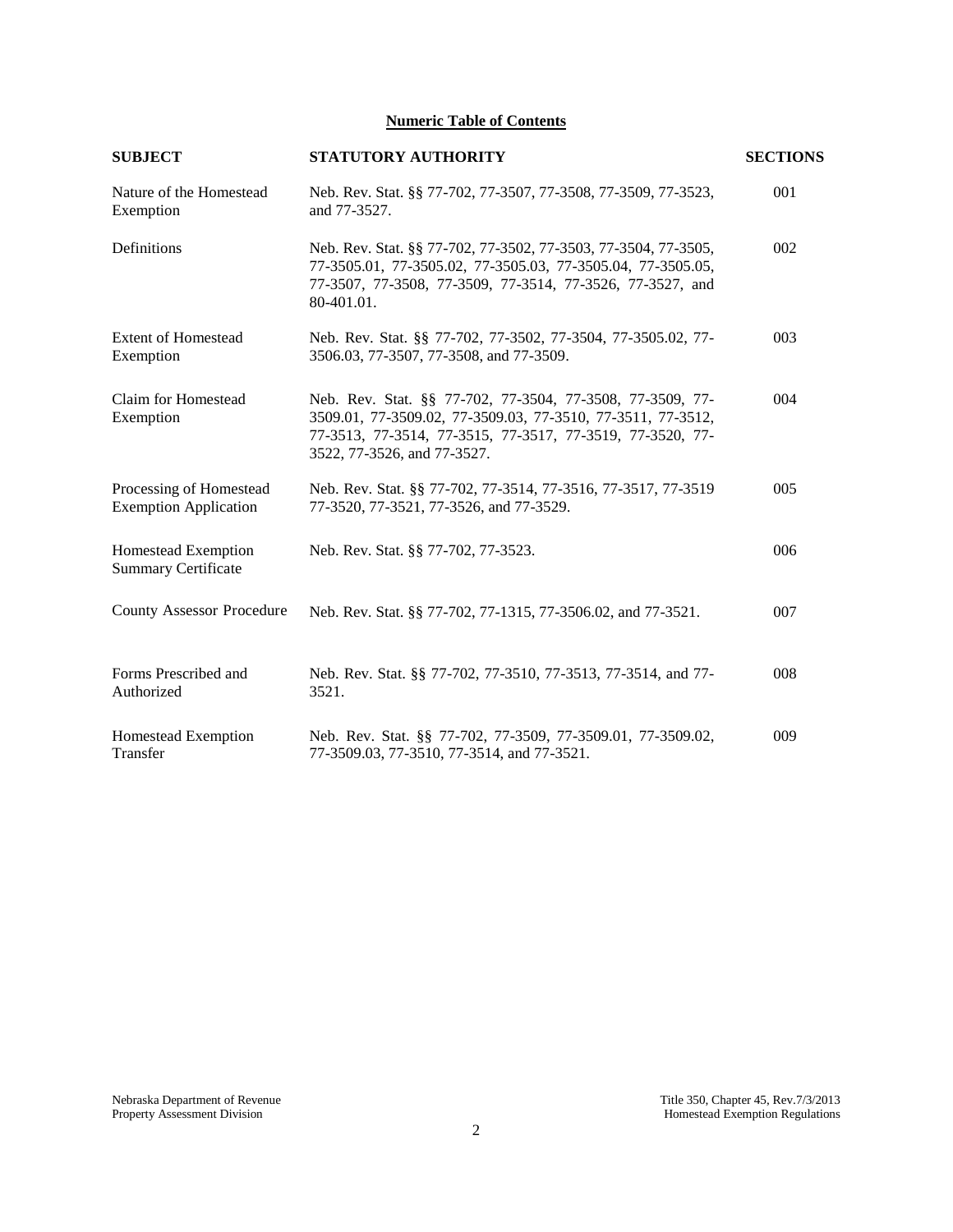# **Title 350 – Nebraska Department of Revenue, Property Assessment Division Chapter 45 – Homestead Exemption Regulations**

#### REG-45-001 PURPOSE OF THE HOMESTEAD EXEMPTION

001.01 The homestead exemption provides qualified homeowners with a measure of property tax relief. Revenue lost from this exemption is reimbursed to local taxing subdivisions by the state with funds appropriated by the Legislature from the General Fund.

Neb. Rev. Stat. §§ 77-702, 77-3507, 77-3508, 77-3509, 77-3523, and 77-3527.

### REG-45-002 DEFINITIONS

002.01 Average assessed value of single-family residential property means the average assessed value for all single-family residential properties in the county for the year for which the exemption is requested.

002.02 Change in status means a change in: the name of the owner-occupant of the homestead; place of residence; marital status; veteran status; rating by the U.S. Department of Veterans Affairs; disability status; or any other change that would affect the qualification for or type of exemption granted, except the income status determined by the Tax Commissioner.

002.03 Closely-related means the relationship of a brother, sister, child, or parent to another owneroccupant of a homestead.

002.04 Exempt amount is the amount of the property value that may be exempt from property tax. The exempt amount depends upon the basis of the exemption and the county of residence. The exempt amount is the lesser of the taxable value of the homestead or the following amount:

002.04A For a qualified claimant, the larger of 100% of the average assessed value of a singlefamily residential property in the claimant's county, or \$40,000.

002.04B For a qualified disabled claimant, qualified veteran claimant, or qualified veteran's surviving spouse claimant, the larger of 120% of the average assessed value of a single-family residential property in the claimant's county, or \$50,000.

002.05 Home – for paraplegic or multiple amputee veterans only – means one housing unit and necessary land not to exceed one acre that is occupied by the veteran or his or her unmarried surviving spouse when the veteran or surviving spouse is the owner of record from January 1 through August 15 of each year.

002.06 Homestead means the following residences, if actually occupied by a natural person who is the owner of record from January 1 through August 15 of each year, or is occupied by the surviving spouse and minor children, if any, during the year of the owner's death:

002.06A A residence or mobile home, and the contiguous land surrounding it, not exceeding one acre. A residence may include a detached garage and one outbuilding, for example, a tool shed;

002.06B A residence or mobile home located on leased land;

002.06C A mobile home includes every transportable or relocatable device whether or not it is permanently attached to real estate, but does not include any cabin trailer registered for highway use; or,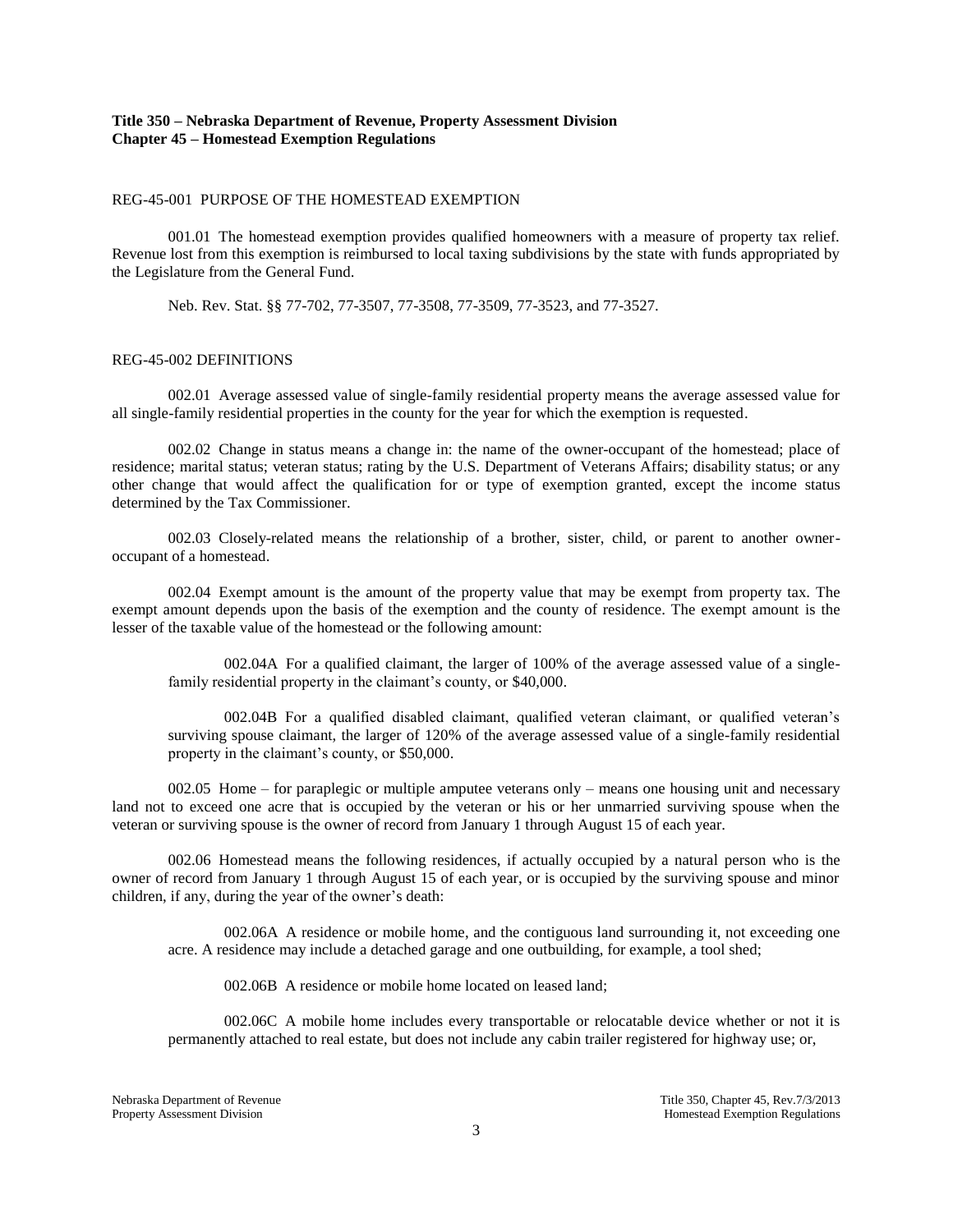002.06D A residential unit in a dwelling complex, not including common areas, if the record title owner of the complex is a nonprofit corporation, and if the purchaser, for fair market value, has a life tenancy in a taxable unit of the dwelling complex, and is entitled to exclusive right of occupancy of that unit for life.

002.07 Household income means the total federal adjusted gross income, as defined in the Internal Revenue Code (IRC), plus: (1) any Nebraska adjustments increasing the total federal adjusted gross income; (2) any interest and dividends received by the owner for obligations of the State of Nebraska or any Nebraska political subdivision, authority, commission, or instrumentality to the extent excluded in the computation of gross income for federal income tax purposes; and (3) any retirement benefits paid by the Social Security Administration or the Railroad Retirement Board for the taxable year immediately prior to the year for which the claim for exemption is made.

002.07A If the claimant was married, then the household income will include the income of the spouse.

002.07B Household income includes the income of any additional owner-occupants who occupied the homestead during any part of the taxable year immediately prior to the year the exemption is claimed. The holder of a remainder interest under a life estate is not an owner.

002.07C Household income may be reduced by medical expenses paid by the claimant, spouse, or additional owners that are in excess of four percent of the household income prior to the deduction for medical expenses. In general, medical expenses mean expenses that are eligible as medical expenses for itemized deductions for federal income tax purposes. Medical expenses, for the purposes of this section, include the costs of health insurance premiums, goods and services purchased from a person licensed under Chapter 71, article 1 or 47, or a health care facility or health care service licensed under the Health Care Facility Licensure Act for purposes of restoring or maintaining health, including insulin, and prescription medicines. Medical expenses do not include expenses for nonprescription medicines, whether or not prescribed.

002.07C(1) Prescription medicine means any drug or medicine requiring a prescription under the IRC definitions.

002.08 Marital status means the claimant's status in the year immediately prior to the year the exemption is claimed:

002.08A Single means a person who files a federal income tax return as single or head-ofhousehold, if he or she is required to file a return.

002.08B Married means a person who files a federal income tax return as married, filing jointly or married, filing separately, if he or she is required to file a return.

002.09 Maximum value is the highest possible full exempt value of the homestead before the consideration of the income of the claimant.

002.09A For a qualified claimant, the maximum value is 200% of the average assessed value of a single-family residential property in the claimant's county, or \$95,000, whichever is greater.

002.09B For a qualified disabled claimant, qualified veteran claimant, or qualified veteran's surviving spouse claimant, the maximum value is 225% of the average assessed value of a single-family residential property in the claimant's county, or \$110,000, whichever is greater.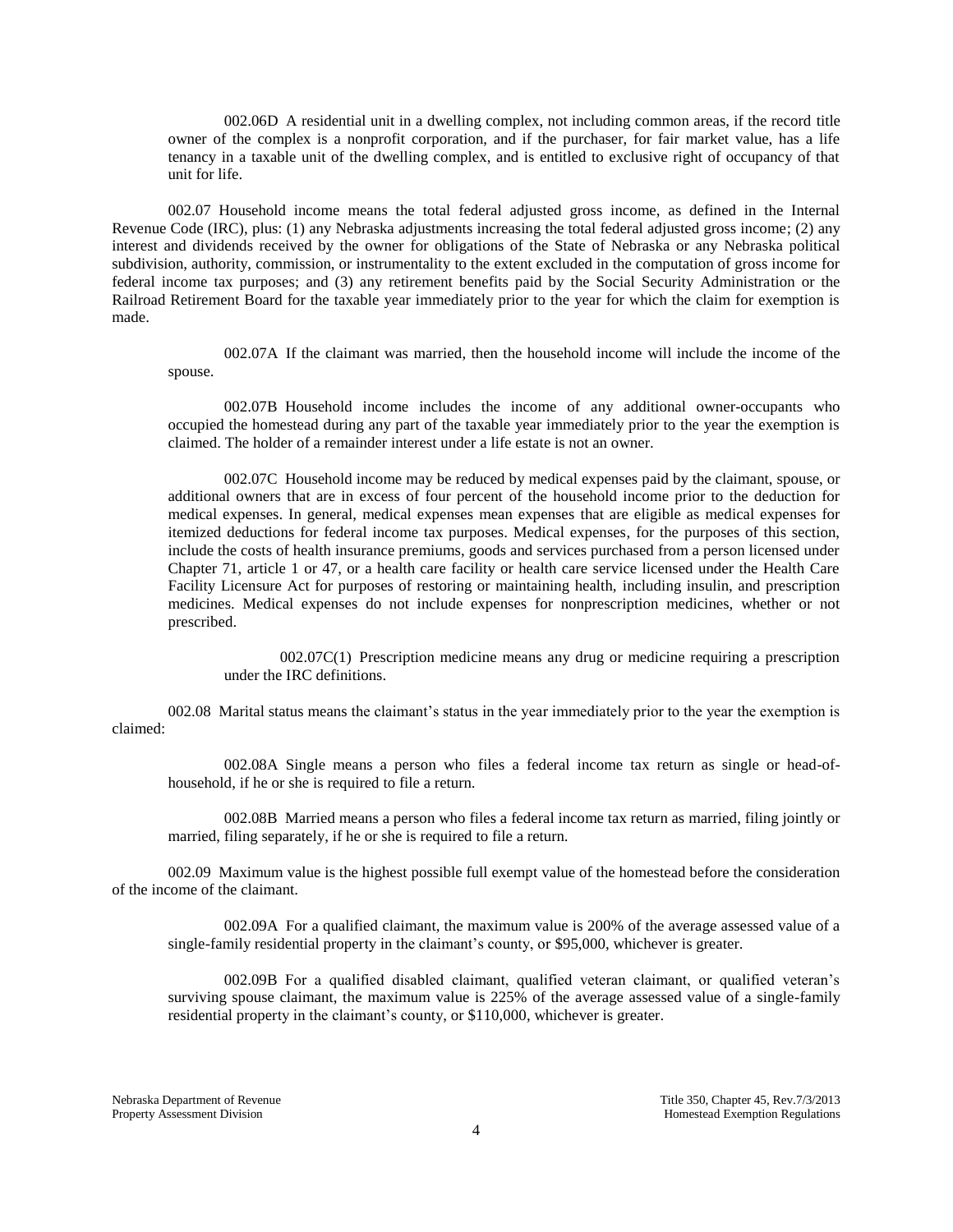002.10 Medical condition means a disease, physical ailment, or injury requiring inpatient care in a hospital, hospice, or residential care facility, or involving any period of incapacity due to a condition for which treatment may not be effective.

002.11 Multiple amputee means a veteran who has undergone amputation of more than one extremity precluding locomotion (not able to walk) without the aid of braces, crutches, canes, wheelchairs, or artificial limbs, or the amputation of both upper extremities.

002.12 Owner means a natural person, or surviving spouse, who either:

002.12A Holds the recorded fee simple title to the homestead; is in possession of and resides in a homestead under a bona fide contract to purchase or a deed of conveyance; resides in a homestead and holds a life estate, which is an estate limited in time by deed, will, or settlement; is one of the joint tenants or tenants in common of a homestead; resides in a mobile home and holds a title or bill of sale; is a resident of a dwelling complex, when the record title owner is a nonprofit corporation, who has, by purchase for fair market value, secured a life tenancy in a taxable unit of the complex (the resident must provide a copy of the contract as proof of life tenancy); or is a beneficiary of a trust of which the trustee is the record title owner and the beneficiary-occupant either has:

002.12A(1) A specific right to occupy the premises as stated in the trust agreement;

002.12A(2) The right to amend or revoke the trust to obtain power of occupancy or of title; or

002.12A(3) The power to withdraw the homestead premises from the trust and place the record title in such occupant's name.

002.12B Owner also means a natural person, or surviving spouse, who is a resident of any of the homesteads listed in §§ 002.12A above ; however, if the deed, trust instrument, contract, or memorandum showing proof of ownership has not been recorded as a matter of public record as of January 1 of the year for which the homestead exemption application is made, a copy of the instrument dated prior to January 1 of the year for which the homestead exemption application is made, must be attached to the application.

002.13 Paraplegic means a veteran who is paralyzed in both legs precluding locomotion, and is not able to walk without the aid of braces, crutches, canes, or a wheelchair.

002.14 Prosthetic device means a device that permanently or temporarily replaces a missing part or a nonfunctioning part of the human body.

002.15 Qualified claimant means an owner of a homestead who was 65 years of age or older before January 1 of the year for which the claim is made, and whose household income, as determined by the Tax Commissioner, is less than the maximum amount.

002.16 Qualified disabled claimant means an owner of a homestead who was disabled on or before January 1 of the year for which the claim is made, and whose household income, as determined by the Tax Commissioner, is less than the maximum income amount; and

002.16A Who has a permanent physical disability and has lost all mobility precluding locomotion without the regular use of a mechanical aid or prosthetic device. (A cane used for blindness does not qualify); who has a permanent partial disability of both arms in excess of 75%; or, who has undergone amputation of both arms above the elbow.

002.17 Qualified veteran claimant means an owner of a homestead who, on or before January 1 of the year for which the claim is made:

Nebraska Department of Revenue Title 350, Chapter 45, Rev.7/3/2013<br>Property Assessment Division and Title 350, Chapter 45, Rev.7/3/2013 Homestead Exemption Regulations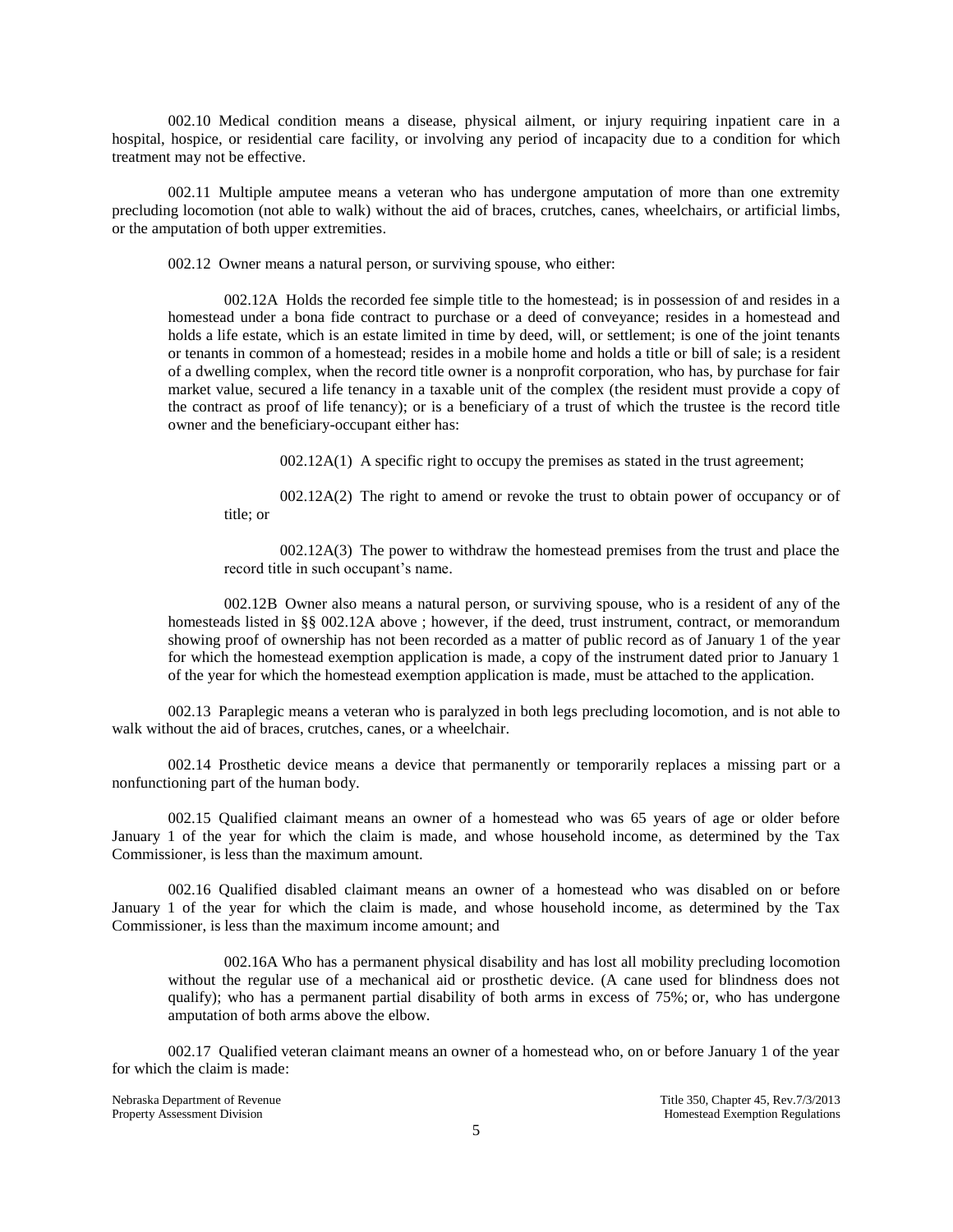002.17A Is certified as drawing compensation from the U.S. Department of Veterans Affairs because of 100% disability and whose household income is less than the maximum income amount determined by the Tax Commissioner pursuant to Neb. Rev. Stat. § 77-3509(1)(b)(i).

002.17B Is certified as totally disabled due to a nonservice-connected accident or illness and whose household income is less than the maximum income amount determined by the Tax Commissioner. Disability based on age alone does not qualify for this exemption pursuant to Neb. Rev. Stat. § 77-  $3508(1)(b)(i)$ .

002.17C Is a paraplegic or has undergone multiple amputations and occupies a home which was substantially contributed by the U.S. Department of Veterans Affairs.

002.17C(1) Substantially contributed means the grant of any amount of money received from the U.S. Department of Veterans Affairs under Public Law 85-857 by a veteran for the acquisition or construction of a specially-adapted home, or the adaptation of an existing home. If the veteran disposes of the home and uses the proceeds of the sale, or part of the proceeds, to purchase another home within one year, it will be deemed to be substantially contributed by the U.S. Department of Veterans Affairs pursuant to Neb. Rev. Stat. § 77-3527.

002.18 Qualified veteran's surviving spouse claimant means an owner of a homestead who, on or before January 1 of the year for which the claim is made:

002.18A Is the unremarried widow of a serviceman or widower of a servicewoman who died while on active duty during the dates listed in Neb. Rev. Stat. § 80-401.01 and whose household income is less than the maximum income amount determined by the Tax Commissioner;

002.18B Is the unremarried widow of a serviceman or widower of a servicewoman, including those who served during dates not listed in Neb. Rev. Stat. § 80-401.01, whose death while on active duty was service-connected and whose household income is less than the maximum income amount determined by the Tax Commissioner;

002.18C Is the unremarried widow or widower of any veteran, including those who served during dates not listed in Neb. Rev. Stat. § 80-401.01, who died because of a service-connected disability and whose household income is less than the maximum income amount determined by the Tax Commissioner;

002.18D Is the unremarried widow or widower of a veteran whose home was substantially contributed by the U.S. Department of Veterans Affairs; or

002.18E Is the unremarried widow or widower of a veteran certified as drawing compensation because of 100% disability from the U.S. Department of Veterans Affairs and whose household income is less than the maximum income amount determined by the Tax Commissioner.

002.18F If a widow or widower subsequently remarries and the subsequent marriage terminates, the widow or widower does not return to their status as unremarried.

002.19 Residence means all, or any portion, of a building, mobile home, or unlicensed cabin trailer occupied by the owner as his or her primary home.

002.19A An applicant residing in a nursing home may qualify for a homestead exemption if he or she intends to return to the residence, the household furnishings have not been removed, and the home has not been rented or leased. Placing the homestead property on the real estate market does not disqualify the applicant until the property is sold.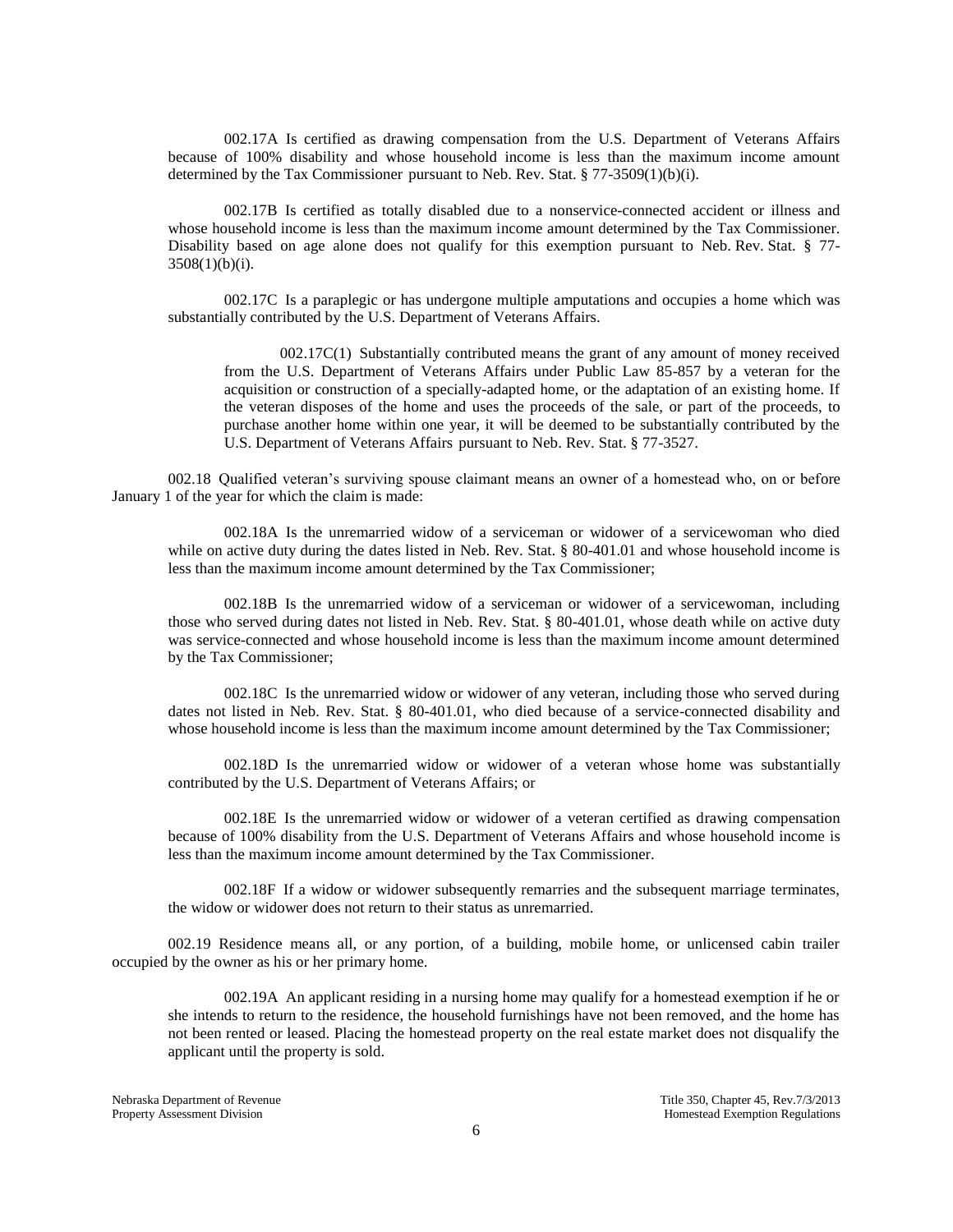002.20 Single-family residential property means all real property with dwellings designed for occupancy by one family, or duplexes designed for occupancy by two families.

002.21 Veteran means a person who has been on active duty, for other than training purposes, in the U.S. Armed Forces, or a citizen of the U.S. who served with the military forces of a government allied with the U.S. and, who has received an honorable or general (under honorable conditions) discharge, or the equivalent. Unless otherwise specified, a veteran must also have served during the dates listed:

002.21A April 21, 1898 to July 4, 1902 (Spanish-American War); April 6, 1917 to November 11, 1918 (World War I); December 7, 1941 to December 31, 1946 (World War II); June 25, 1950 to January 31, 1955 (Korean War); August 5, 1964 to May 7, 1975 (Vietnam War) or in the Republic of Vietnam between February 28, 1961 and May 7, 1975; August 25, 1982 to February 26, 1984 (Lebanon); October 23, 1983 to November 23, 1983 (Grenada); December 20, 1989 to January 31, 1990 (Panama); Persian Gulf War beginning August 2, 1990; or the Global War on Terror beginning September 14, 2001. Service dates may be certified by the county veteran service officer or by discharge documents.

Neb. Rev. Stat. §§ 77-702, 77-3502, 77-3503, 77-3504, 77-3505, 77-3505.01, 77-3505.02, 77-3505.03, 77-3505.04, 77-3505.05, 77-3507, 77-3508, 77-3509, 77-3514, 77-3526, 77-3527, and 80-401.01.

#### REG-45-003 EXTENT OF HOMESTEAD EXEMPTION

003.01 A homestead exemption may be granted not to exceed the exempt amount determined for the county, except for those homes owned and occupied by a qualified veteran or his or her unremarried surviving spouse substantially contributed to by the U.S. Department of Veterans Affairs as defined under REG-45-002.17C, as adjusted by the following provisions.

003.01A The percentage of the exempt amount allowed for a homestead exemption, after any reductions required because of the maximum value of the homestead, will be determined based on the amount of household income. The Tax Commissioner will publish tables showing the percentage of the exempt amount allowed for each level of income. The Tax Commissioner will annually adjust the income amounts for inflation according to the method described in IRC § 151.

003.01B The exempt amount allowed for a homestead exemption will be reduced when the assessed value of the homestead exceeds the maximum value. The exempt amount will be reduced by 10% for each \$2,500 of assessed value of the homestead above the maximum value. Any homestead valued \$20,000 or more above the maximum value is not eligible for any homestead exemption.

003.02 The county assessor will determine and certify to the Nebraska Department of Revenue (Department) the average assessed value of a single-family residential property in the county no later than September 1 each year. The county assessor will also report to the Department the computed exempt amount per Neb. Rev. Stat. § 77-3501.01.

Neb. Rev. Stat. §§ 77-702, 77-3502, 77-3504, 77-3505.02, 77-3506.03, 77-3507, 77-3508, and 77-3509.

#### REG-45-004 CLAIM FOR HOMESTEAD EXEMPTION

004.01 The claimant must file the Nebraska Homestead Exemption Application or Certification of Status, Form 458, with any required schedules and attachments, after February 1 and on or before June 30 with the county assessor of the county where the homestead is located. The Form 458, with any required schedules and attachments, must be filed each year. Failure to timely file the properly completed application will constitute a waiver of the exemption for that year. If the IRS allows a filing extension, the filing deadline is also extended for the Nebraska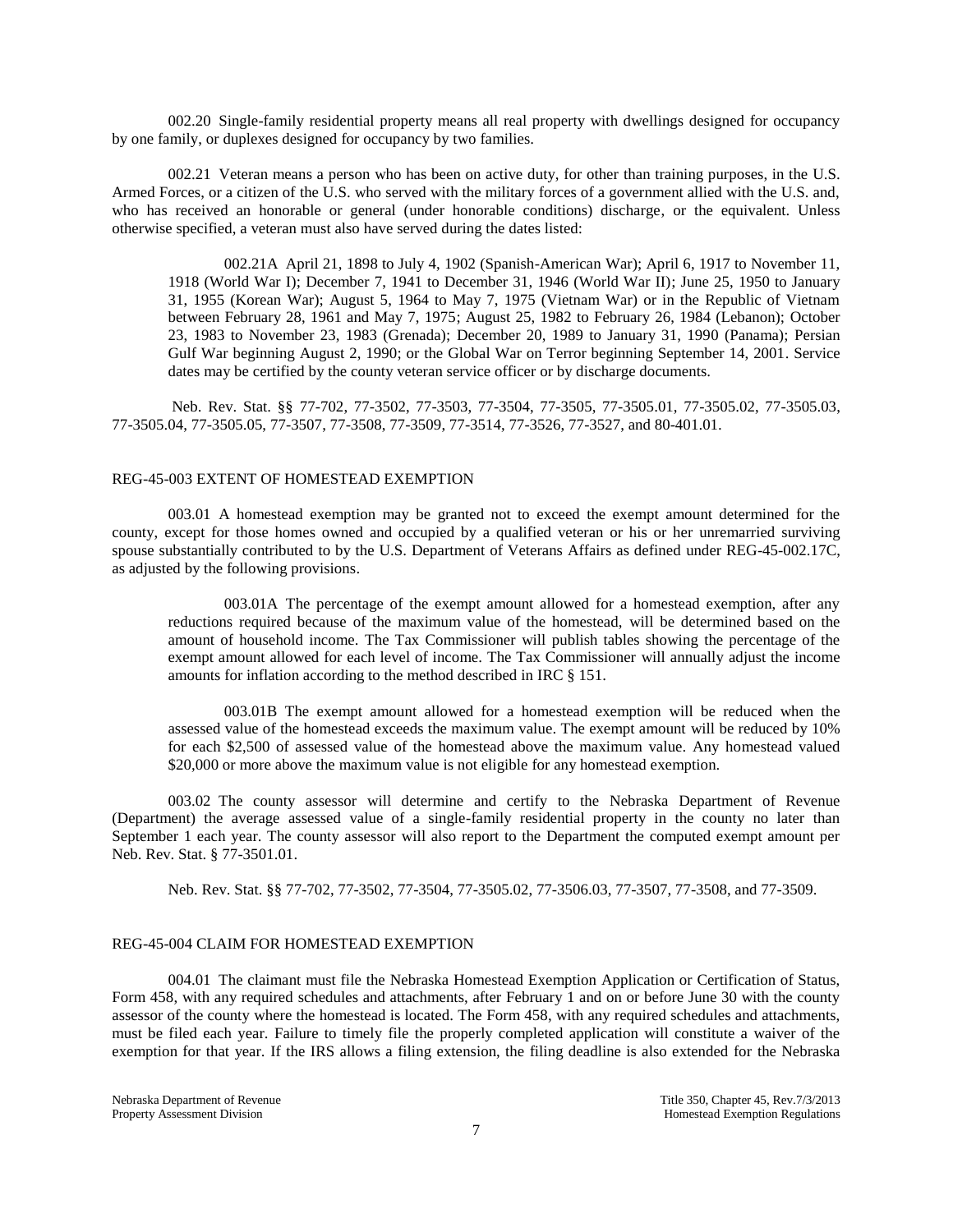Schedule I—Income Statement, Form 458 Schedule I (REG-45-004.04). The Form 458 must be filed on or before June 30 with a reference to the IRS extension, and the Income Statement must be filed by the extended date.

004.01A When the date for filing an application, supporting documentation, or any other requirement falls on a Saturday, Sunday, or legal holiday, the items will be considered timely filed if delivered in person or postmarked on the next business day. When any document is sent by mail, the postmark date determines the date filed. When any document is sent by either certified or registered mail, the certification or registration date determines the postmark date.

004.01B The county board of equalization may grant an extension for filing from June 30 up to, but not beyond, July 20, upon written request from an individual claimant. The request for extension may not be granted if a request for extension for the same claimant was granted for the prior year, except if a medical condition impaired the claimant's ability to apply or certify in a timely manner, and a certification from a physician, physician assistant, or advanced practice registered nurse pursuant to Neb. Rev. Stat. § 77-3514.01 is received.

004.01C The county assessor may grant an extension to an owner-occupant to file a late application if he or she includes documentation of a medical condition which impaired the owneroccupant's ability to file the application in a timely manner. The application must be for the current tax year only and filed with the county assessor on or before the date the first half of the real estate taxes become delinquent, which in counties with a population of over 100,000 is April 1, and in all other counties is May 1. The Physician's Certification for Late Homestead Exemption Filing, Form 458L must be attached to the application.

004.01C(1) The county assessor must approve or deny the late filing within 30 days of receipt of the late filing. If approved, the county assessor will mark the late filing approved and sign the application or certification. If the county assessor finds that the exemption should not be allowed because it does not conform to law, the county assessor will mark the application or certification as denied, state the reason for rejection, and sign the application or certification. When the county assessor denies an exemption, he or she must notify the applicant of this action by mailing written notice to the applicant at the address shown in the application or certification. The notice will be on forms prescribed by the Tax Commissioner. When the county assessor denies an exemption, the applicant may obtain a hearing before the county board of equalization in the manner described by Neb. Rev. Stat. § 77-3519.

004.02 The application must be signed by the person claiming the exemption who is owner-occupant of the homestead. However, if the claimant is incompetent, a guardian or conservator may sign the application; or, if the claimant is unable to apply for a homestead exemption and has given a written power of attorney for that purpose, the attorney-in-fact may sign the application if a copy of the power of attorney is attached to the application.

004.03 If an owner-occupant who is qualified for a homestead exemption dies after January 1 and before June 30, the personal representative may sign and file the application on or before June 30 of that year if the surviving spouse of the owner as of January 1 continues to occupy the homestead. This application will be effective for that year only.

004.03A If a change in ownership, other than caused by the death of the owner, or a change in the residency occurs between January 1 and August 16, the exemption will be rejected for that year, unless the new claimant qualifies for a transfer under REG-45-009. If this type of change occurs after August 15, an approved exemption will continue for that year only.

004.04 A Nebraska Schedule I—Income Statement, Form 458 Schedule I, must be filed with the Form 458 each year, except for claimants described in 004.06B.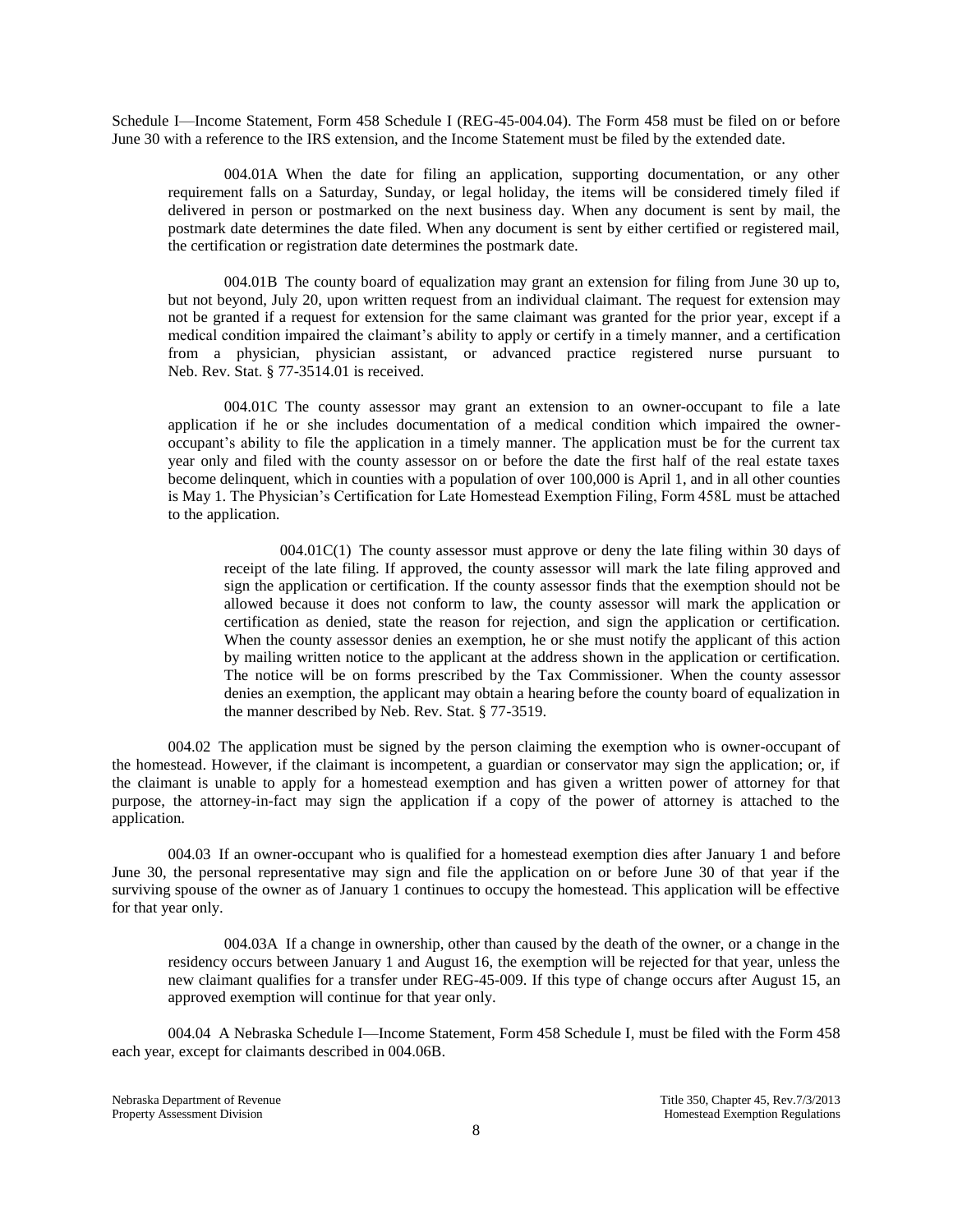004.04A If the claimant was married, the income of the spouse may be included jointly with the income of the claimant, or reported on a separate Income Statement. The income of the spouse must be included whether or not the spouse was an owner or an occupant of the homestead.

004.04B A separate Income Statement must be filed for the income of any additional individuals who were owners of the homestead on January 1 and who occupied the homestead during any part of the taxable year immediately prior to the year the exemption is claimed.

004.05 Additional information must be submitted with the Form 458, for the following categories of exemption during the first year an exemption is requested, or if the exemption was not approved in either of the two prior years:

004.05A For purposes of an exemption claimed as a qualified disabled individual, the applicant must file with the application a certification from a qualified medical physician, physician's assistant, or advanced practice registered nurse, on a form prescribed by the Department affirming the status of the claimant.

004.05B For purposes of all military related exemptions, other than those described in 004.06, the applicant must file with the exemption application a certification from the U.S. Department of Veterans Affairs affirming the status of the claimant.

004.06 The following additional information must be submitted with the Form 458, for each year an exemption is requested for the following categories of exemption:

004.06A A qualified veteran totally disabled due to a nonservice-connected accident or illness must file a certification from a qualified medical physician, physician's assistant, or advanced practice registered nurse, on a form prescribed by the Department affirming the status of the claimant. A disabled veteran may substitute a certification from the U.S. Department of Veterans Affairs affirming total disability.

004.06B For purposes of an exemption claimed by a paraplegic or multiple amputee veteran or his or her unmarried surviving spouse on a home substantially contributed to by the U.S. Department of Veterans Affairs, the applicant must file with the exemption application a certification from the U.S. Department of Veterans Affairs affirming the status of the claimant and the financial contribution to the homestead property. Once this certification is submitted and the application approved, it is not necessary to renew the certification with subsequent annual filings. A copy of the original certification must be attached to Form 458 for subsequent annual applications. An Income Statement is not required to be submitted with the Form 458.

004.07 All qualified owner-occupants of the same residence should file an application for a homestead exemption. Failure of the other qualified owner-occupants to file will result in a loss of the exemption if the filing single claimant dies, transfers his or her ownership, or moves prior to August 16. A married couple may apply for two homestead exemptions provided each spouse meets the ownership criteria and each occupies a separate residence. The household income of each spouse must be added together to determine qualification.

004.08 If the claimant provides incorrect information or fails to notify the county assessor of a change in status, and this results in an unlawful granting or continuation of a homestead exemption, the tax that would have been due, together with penalty and interest, will become a lien on the property when entered upon the books of the county treasurer. Any person who has permitted an unlawful allowance of a homestead exemption will forfeit his or her right to a homestead exemption on any other property located in this state for the two succeeding years.

004.09 When an application is denied, it is the duty of the applicant to refile a new timely application and a new disability certification for any subsequent year. For audit purposes, the county assessor will retain a copy of all applications and certifications.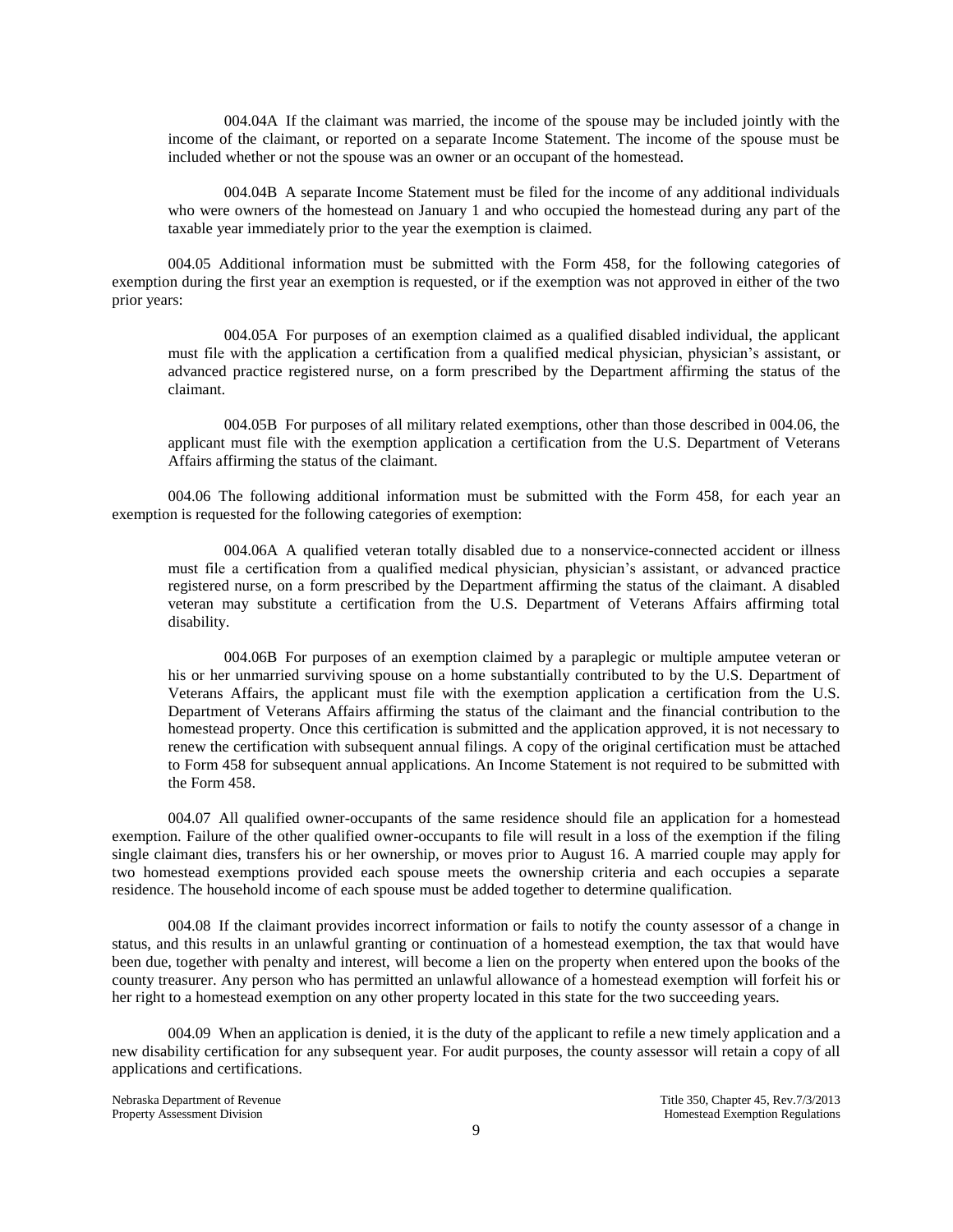## Neb. Rev. Stat. §§ 77-702, 77-3504, 77-3508, 77-3509, 77-3509.01, 77-3509.02, 77-3509.03, 77-3510, 77- 3511, 77-3512, 77-3513, 77-3514, 77-3515, 77-3517, 77-3519, 77-3520, 77-3522, 77-3526, and 77-3527.

#### REG-45-005 PROCESSING OF HOMESTEAD EXEMPTION APPLICATION

005.01 The county assessor will examine all homestead exemption applications and will determine if all qualifications for exemption have been met, except for the income standard. If all qualifications for exemption have been met, except the income standard, the county assessor will approve, sign the form, and forward the appropriate copy of the Form 458 with all required attachments to the Tax Commissioner by August 1, except if a medical condition impaired the claimant's ability to apply or certify in a timely manner, and the application is filed with certification of the medical condition affecting the filing from a physician, physician assistant, or advanced practice registered nurse pursuant to Neb. Rev. Stat. § 77-3514.01, and as provided in REG-45-004.01.

005.02 If the county assessor finds that any application should be denied by reason of its failure to conform to law, including the failure to timely file as set out in REG-45-004.01 and REG-45-004.04, he or she will mark it denied and state the reasons for denial. Denied applications will not be forwarded to the Tax Commissioner. When the county assessor denies any exemption, written notice of the action will be mailed to the applicant at the address shown on the exemption application or certification of status. The notice must be mailed no later than July 31, except in cases of a medical condition pursuant to Neb. Rev. Stat. § 77-3514.01, or a change in ownership or occupancy from January 1 through August 15, or other cases when the homestead exemption should not be granted, in which case the notice must be sent within a reasonable time. The notice will be on forms prescribed by the Tax Commissioner. See, Notice of Rejection of Homestead Exemption, Form 458R.

005.02A If the date on a deed shows a transfer from the claimant to another person prior to August 16, the county assessor will deny the application. If the claimant has information to show the transfer did not occur on the date shown on the deed, the claimant may present the information to the county board upon appeal.

005.03 Within 30 days from receipt of a denial notice, the claimant may file a written complaint with the county clerk to obtain a hearing before the county board of equalization. The complaint must specify the grievances and the pertinent facts in ordinary and concise language per Neb. Rev. Stat. § 77-3519. The claimant may appeal the finding of the board in the same manner as appeals on questions of valuation of property as mentioned in 005.05 below.

005.03A The county board of equalization must issue its decision within 30 days of the filing of the complaint.

005.03B If a homestead exemption is denied because of the value of the homestead, the claimant cannot protest the value of the homestead through an appeal of the denial of the homestead exemption. All appeals of the valuation of the homestead must be appealed through the valuation appeals process (see the Property Assessment Division's regulations for appealing property valuations, Chapter 10, Real Property Regulations, REG-10-002).

005.04 The Tax Commissioner will review the exemption applications received from the county assessor for the purpose of determining if the applicants meet the required income standards, and may also review any other information he or she deems necessary to determine if the application should be approved. The Tax Commissioner will certify to the county assessor of each county those claimants who qualify or fail to qualify for that year by November 1.

005.04A The Tax Commissioner may review, or the claimant may request a review of, the income information of the claimant, or any other information necessary to determine if the application is in compliance with Neb. Rev. Stat. §§ 77-3501 to 77-3529. The result of the review may be to increase or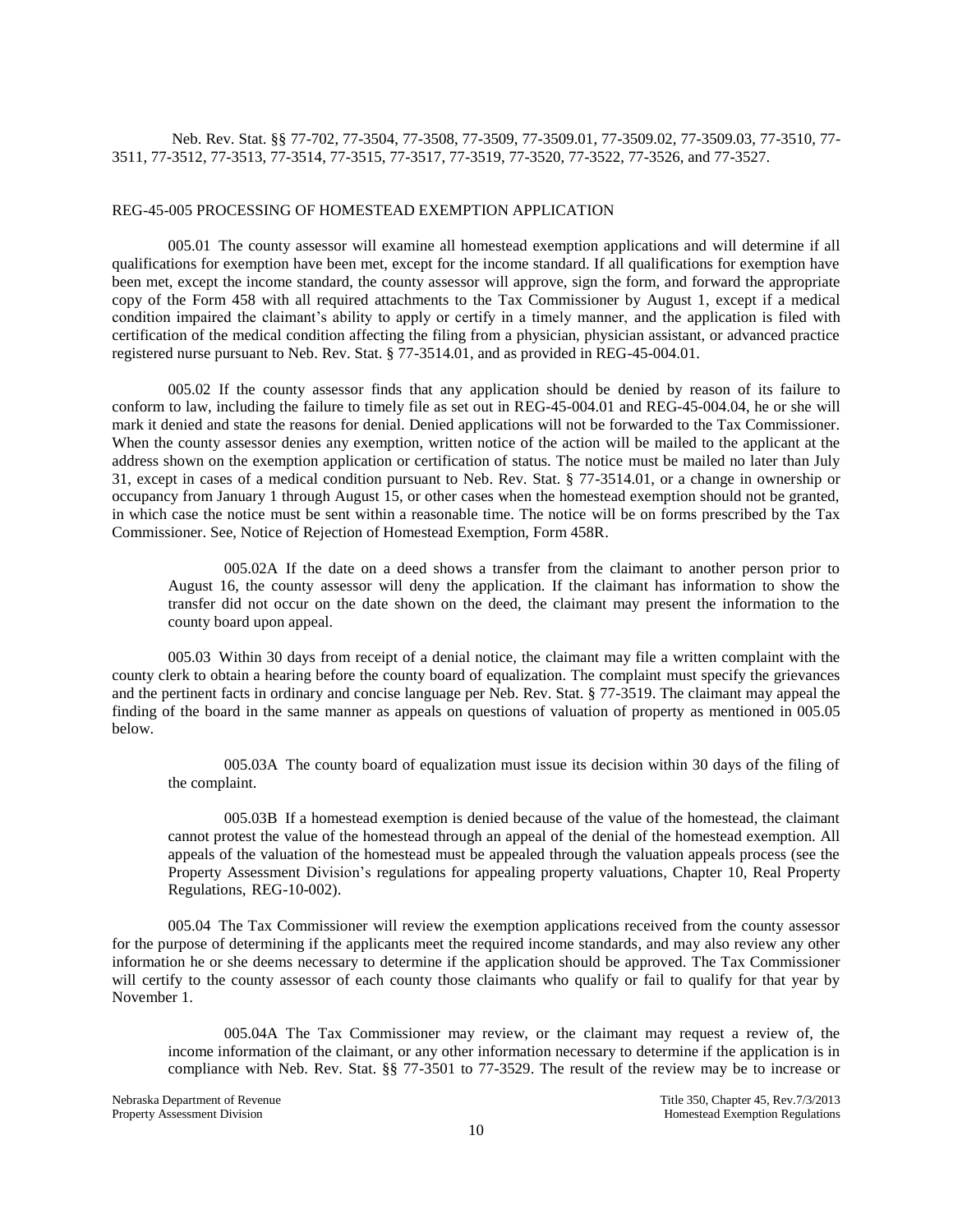decrease the amount of the homestead exemption allowed, allow a homestead exemption previously denied, or deny a homestead exemption previously granted.

005.04B Any action taken by the Tax Commissioner must be completed within three years after December 31 of the year the exemption was claimed.

005.05 If the Tax Commissioner denies or reduces an exemption application, written notice of the action will be mailed to the claimant. A claimant whose exemption is denied or reduced may obtain a hearing before the Tax Commissioner by filing a written protest with the Tax Commissioner within 30 days of receipt of the notice of denial or reduction. The petition must state the amount in controversy, issues involved, name and address of the claimant, and the relief demanded. The hearing will be conducted in accordance with the Administrative Procedures Act. Notice of the Tax Commissioner's decision must be mailed to the claimant within seven days after the decision. The claimant may appeal the Tax Commissioner's decision to the Tax Equalization and Review Commission in accordance with Neb. Rev. Stat. § 77-5013 within 30 days after the decision.

005.06 No claimant will be allowed more than one homestead exemption per year. The homestead exemption to be allowed is the one which gives the highest exemption. If an application for homestead exemption is denied and the claimant would qualify for any other exemption, the denied application will be treated as an application for the next highest homestead exemption for which the claimant is qualified.

005.07 For purposes of this regulation, a reduction in the amount of homestead exemption will be considered a denial.

005.08 When a denied application is treated as an application for the next highest homestead exemption for which the claimant is qualified, the county assessor will notify the claimant of any additional statements or information needed to complete the application. The county assessor will accept additional statements or information for a reasonable time after this notification.

005.09 The Homestead Exemption Application, Form 458, the Income Statement, Form 458 Schedule I, and any other attachments to the application are confidential and available only to tax officials. Unauthorized disclosure of information may result in civil or criminal penalties.

Neb. Rev. Stat. §§ 77-702, 77-3514, 77-3516, 77-3517, 77-3519 77-3520, 77-3521, 77-3526, and 77-3529.

#### REG-45-006 HOMESTEAD EXEMPTION SUMMARY CERTIFICATE

006.01 The county assessor must summarize taxes as specified in Neb. Rev. Stat. § 77-3523 that would have been collected on the exempt portions of the qualifying homesteads, sign the certificate, and forward the certificate to the county treasurer, who must forward the certificate to the Department on or before November 30 of each year. See, Homestead Exemption Summary Certificate, Form 458S. Until May 30 of the next succeeding year, the county assessor and county treasurer may amend the current certificate to show any change in the tax that was lost due to allowed homestead exemptions for the preceding year. The county treasurer must amend the certificate after May 30 of the next succeeding year if the Tax Commissioner has amended the homestead exemption allowed to any claimant because of the income or other requirements pursuant to REG-45-005.04A and REG-45-005.04B. All corrections decreasing the tax loss must be reported to the Tax Commissioner for reconciliation. Corrections increasing the tax loss will not be allowed after the May 30 deadline, except for reasons pursuant to REG-45- 005.04A and REG-45-005.04B; however, reimbursement may be sought from the State Claims Board. See, Amended Homestead Exemption Summary Certificate, Form 458X.

Neb. Rev. Stat. §§ 77-702, 77-3523.

## REG-45-007 COUNTY ASSESSOR PROCEDURE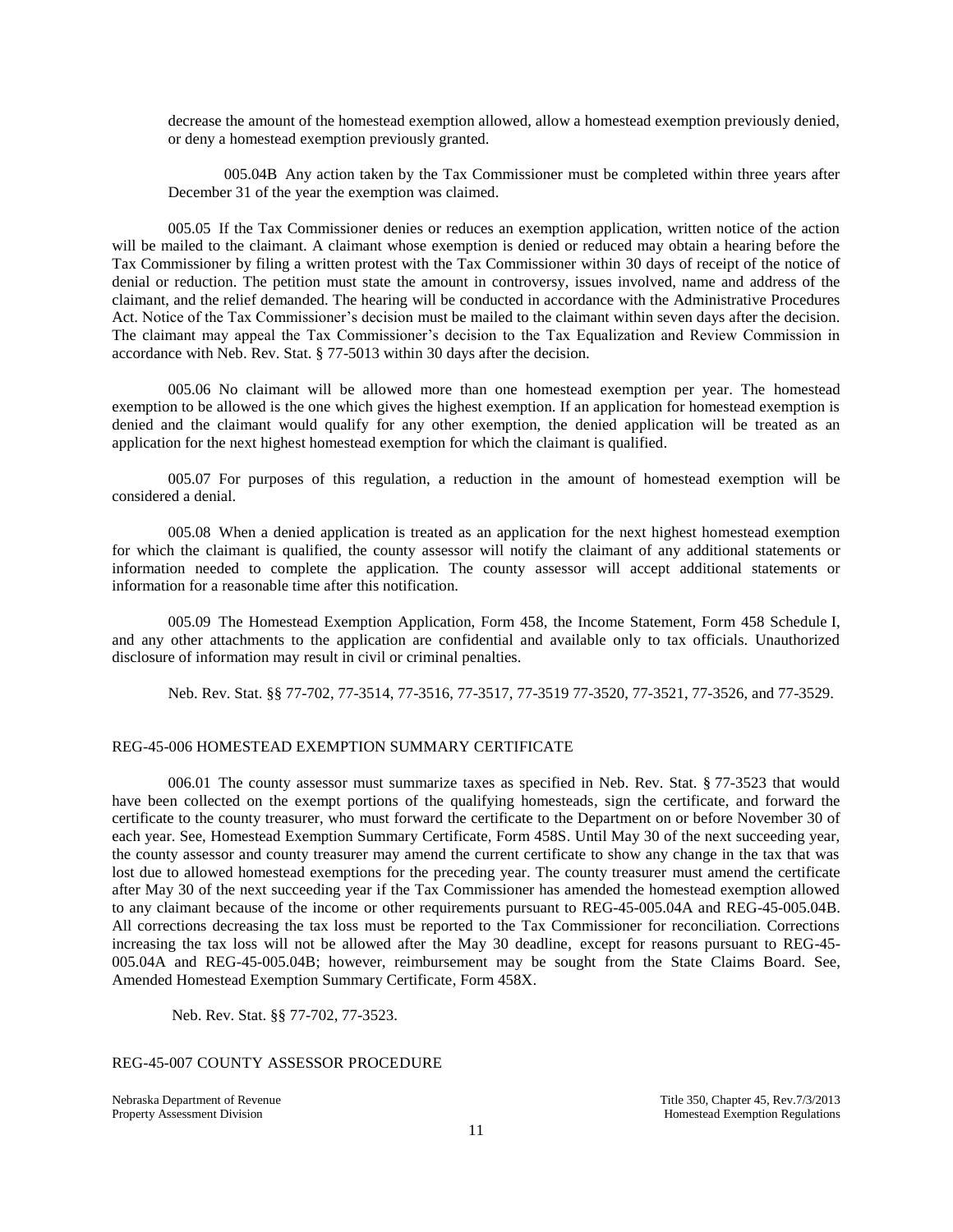007.01 The real property assessment rolls, revised and completed by the county assessor by March 19 of each year, except beginning January 1, 2014, the date will be March 25 for counties with a population of at least 150,000 inhabitants, must reflect the actual value of all property in the county without any reduction by reason of any approved homestead exemption.

007.02 On or before September 1 of each year, after adjustments by the county board of equalization, the county assessor must certify to the Department the average assessed value of single-family residential property in the county for the current year. The determination of the average assessed value will be made from all real property records containing dwellings, mobile homes, and duplexes which are designed for occupancy as single family residential property, and any associated land not to exceed one acre. The county assessor will also report to the Department the exempt amounts computed pursuant to Neb. Rev. Stat. § 77-3501.01 on forms prescribed by the Tax Commissioner. See, Certificate of Average Assessed Value of Single-Family Residential Property, Form 458V. For residential or agricultural parcels, this includes the value of the dwelling or residence, any building directly associated with or serving the dwelling, and the land surrounding the dwelling not to exceed one acre. This typically means a house, garage, and land not exceeding one acre.

Neb. Rev. Stat. §§ 77-702, 77-1315, 77-3506.02, and 77-3521.

#### REG-45-008 FORMS PRESCRIBED AND AUTHORIZED

008.01 The Tax Commissioner will prescribe all forms necessary for the administration of the homestead exemption program. These forms will be the only forms used by the county for administering the homestead program. No changes or alterations will be made to any form used in this program without the express written consent of the Tax Commissioner.

008.02 The Tax Commissioner will provide each county assessor printed claim forms, Form 458 and Form 458 Schedule I, and address lists of claimants from the prior year.

008.03 The county assessor must mail a notice on or before April 1 to claimants who are the owners of a homestead which has been granted a homestead exemption in the preceding year unless the claimant has already filed the certification or application for the current year or the county assessor has reason to believe there has been a change of circumstances so that the claimant no longer qualifies. The notice will include the claimant's name, the certification or application deadlines for the current year, a list of documents that must be filed with the certification or application, and the county assessor's office address and telephone number.

Neb. Rev. Stat. §§ 77-702, 77-3510, 77-3513, 77-3514, and 77-3521.

#### REG-45-009 HOMESTEAD EXEMPTION TRANSFER

009.01 The owner of a homestead which has been granted an exemption provided in Neb. Rev. Stat. §§ 77- 3507 to 77-3509 may transfer the exemption to a newly acquired homestead within the state, if the new homestead was acquired after January 1 and on or before August 14 of the year for which the exemption was claimed and the claimant occupies the new homestead on or before August 15 of that year. See, Application for Transfer of Nebraska Homestead Exemption, Form 458T. The claimant is not required to transfer ownership of the original homestead during the same time period.

009.02 The claimant must file a timely application on the original homestead and then must file an application for transfer with the county assessor of the county where the new homestead is located, on or before August 15 of that year. The transfer must be approved by the county assessor using the same criteria as previously applied to the original homestead and the claimant must meet the August 15 occupancy requirement. If the transfer is approved, the exemption, as applied to the original homestead, will be denied for that year.